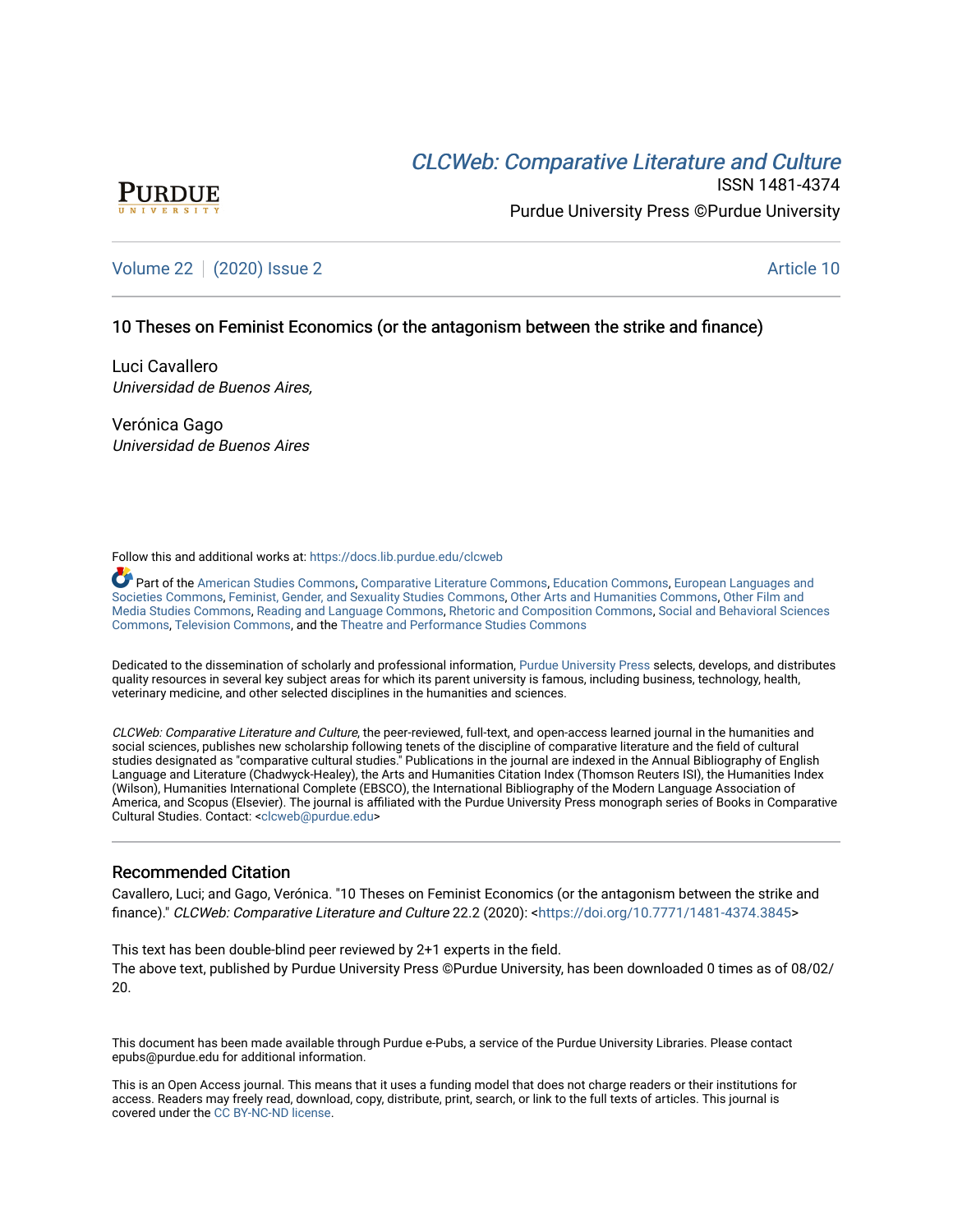**PURDUE** 

#### UNIVERSITY PRESS <[http://www.thepress.purdue.edu>](http://www.thepress.purdue.edu/)

# *CLCWeb: Comparative Literature and Culture*

ISSN 1481-4374 [<http://docs.lib.purdue.edu/clcweb>](http://docs.lib.purdue.edu/clcweb) Purdue University Press **©**Purdue University

*CLCWeb: Comparative Literature and Culture*, the peer-reviewed, full-text, and open-access learned journal in the humanities and social sciences, publishes new scholarship following tenets of the discipline of comparative literature and the field of cultural studies designated as "comparative cultural studies." In addition to the publication of articles, the journal publishes review articles of scholarly books and publishes research material in its *Library Series.*  Publications in the journal are indexed in the Annual Bibliography of English Language and Literature (Chadwyck-Healey), the Arts and Humanities Citation Index (Thomson Reuters ISI), the Humanities Index (Wilson), Humanities International Complete (EBSCO), the International Bibliography of the Modern Langua-ge Association of America, and Scopus (Elsevier). The journal is affiliated with the Purdue University Press monog-raph series of Books in Comparative Cultural Studies. Contact: [<clcweb@purdue.edu>](mailto:clcweb@purdue.edu)

> **Volume 22 Issue 2 (June 2020) Article 10 Luci Cavallero and Verónica Gago, "10 Theses on Feminist Economics (or the antagonism between the strike and finance)"** <http://docs.lib.purdue.edu/clcweb/vol22/iss2/10>

Contents of *CLCWeb: Comparative Literature and Culture* **22.2 (2020)** Special Issue *The Politics of Social Reproduction.* **Ed. Kelly Gawel and Cinzia Arruzza**  [<http://docs.lib.purdue.edu/clcweb/vol22/iss2/>](http://docs.lib.purdue.edu/clcweb/vol22/iss2/)

**Abstract**: In their article, "10 Theses on Feminist Economics (or the antagonism between the strike and finance)," Luci Cavallero and Verónica Gago are interested in a feminist economics that is able to redefine, based on the bodies and territories in conflict, labor and exploitation, communal and feminized modes of doing and resisting, and popular innovation in moments of crisis. They write from the position of having formed part of the organizing for the feminist strike that, since 2016, has driven what they characterize as a massive, radical, and transnational movement. They root the theses that they synthesize here in that dynamic of the strike, in order to elaborate an expanded and radical perspective on the "economy" as a critique of political economy and to continue weaving together conversations and exchanges. Starting from there, they trace its connection with the logics of exploitation and extraction that characterize capital valorization today.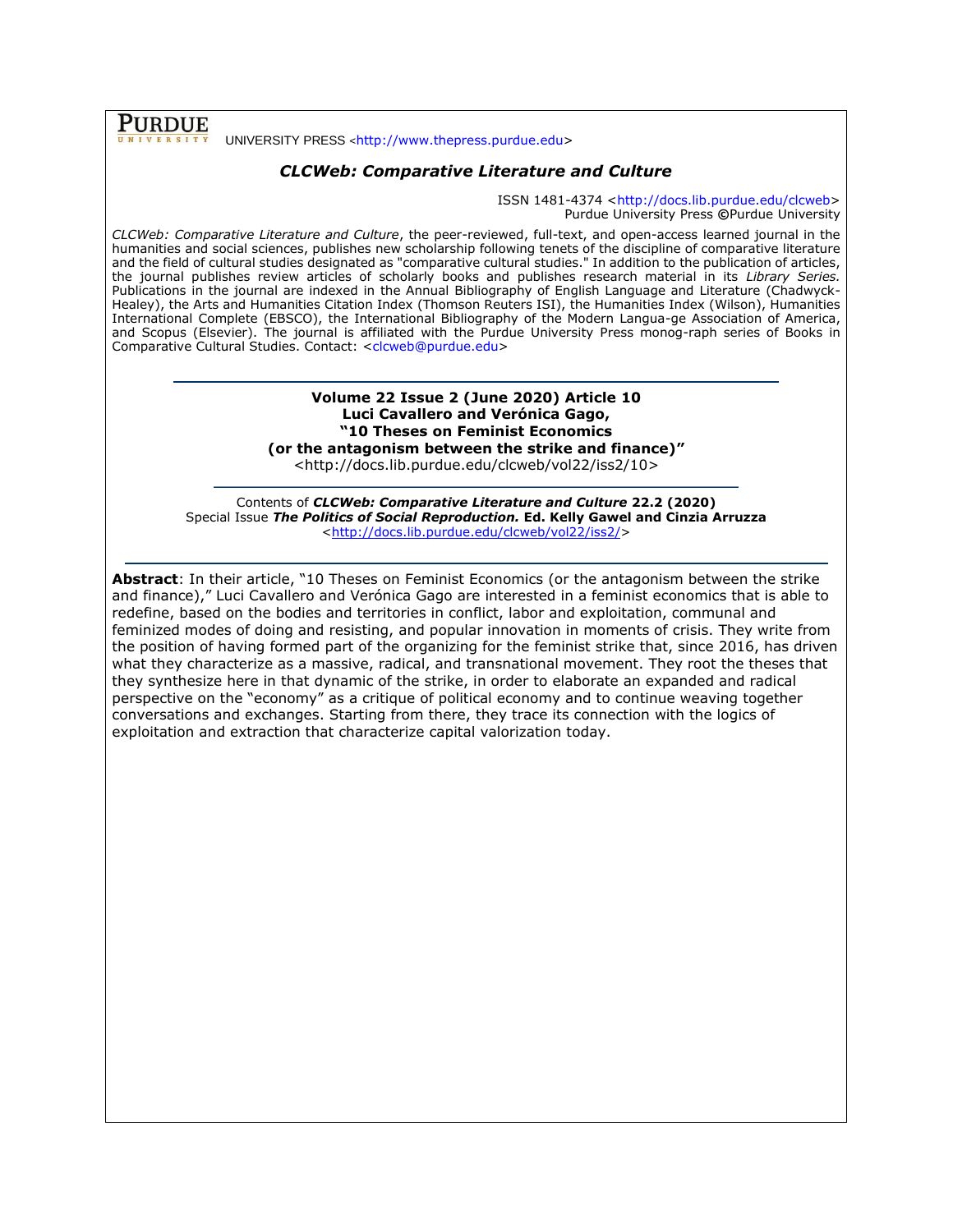### **Luci CAVALLERO and Verónica GAGO**

#### **Translated by Liz Mason-Deese**

#### **10 Theses on Feminist Economics (or the antagonism between the strike and finance)**

"Let the Chicago Boys tremble. Long live the feminist movement" (graffiti in front of the Catholic University of Chile, 2018)

We are interested in a feminist economics that, taking its lead from bodies and territories in struggle, is able to redefine labor and exploitation, communal and feminized modes of doing and resisting, and popular innovation in moments of crisis. We are writing on the basis of our experience of participation in the organization of the feminist strike that, since 2016, has given impulse to what we characterize as a massive, radical, and transnational movement. We root the theses summarized here in the dynamic of that strike, in order to elaborate an expanded and radical perspective on the "economy" as a critique of political economy and to continue weaving together conversations and exchanges. We start from the premise that conceptual power [*potencia*] is linked to the movement's strength, opening up concrete disputes based on the strike as a long-term political process. This produces a point of view that is *simultaneously* based on *resistance* to expropriation, *insubordination* to work, and financial *disobedience.* 

The international strikes of women, lesbians, trans persons, and travestis<sup>1</sup> allows for debating and making visible in a feminist register a map of the heterogeneity of labor. Diverse feminisms have put forth a *method of struggle that lives up to the challenge of the current composition of what we call territories and bodies in struggle*, starting from struggles against neo-extractivist dispossession and from migrant, precarious, neighborhood, domestic, community work. That movement also produced elements for understanding waged labor, as well as the dynamic of labor unions, in a new way.

The feminist strike has also taken seriously another question: how does one go on strike and carry out sabotage against finance insofar as it expresses the hegemonic form of command of contemporary capital? Adding the financial dimension allows us to map the flows of debt and circuits of exploitation in their most dynamic, versatile, and apparently "invisible" forms. Understanding how debt extracts value from domestic economies, from non-waged economies, from economies historically considered nonproductive, enables understanding financial apparatuses as *true mechanisms of colonization of the reproduction of life.* Starting from there, we can trace its connection with the logics of exploitation and extraction that characterize capital valorization today.

#### **Thesis 1. Exploitation and difference**

Feminist economics allows us to understand the specific forms of the exploitation of women and feminized bodies in a capitalist society. Therefore, and in order to do so, it *expands* the very notion of the economy, including everything from the sexual division of labor to modes of oppressing desire. The first objective is to be able to perceive, conceptualize, and measure a *differential* in the exploitation of women, lesbians, trans persons, and travestis. It is about something much more extensive than accounting for the activities carried out by women and feminized bodies. And this is due to the second objective of feminist economics – which is a critique of political economy and not a demand for quotas in a competitive neoliberal world: disobeying, subverting, and transforming the capitalist, colonial, and patriarchal order. It is in this context that the question of the *differential of exploitation* must be situated today. And the point of departure for this question is the *concrete site* of the beginning of that differential: reproduction.

Feminist economics does not focus its analysis on how the accumulation of capital is organized, but rather, on how the reproduction of collective life is organized and guaranteed. Thus, the dynamic of social reproduction is shown as capital's primary condition of possibility, which capital, however, makes invisible, devalues, and exploits. The question that feminist economics then illuminates is *why hiding reproduction* is the key for processes of *valorization in capitalist terms.* 

The work of Silvia Federici (Federici 11) establishes fundamental coordinates based on a re-reading of Marx and a political experience from the 1970s centered around women's struggle against domestic

 $<sup>1</sup>$  Women, lesbians, trans persons, and travestis are political identities that have become the agreed upon</sup> nomenclature for naming the subjects of the feminist strike in organizing assemblies. – Trans.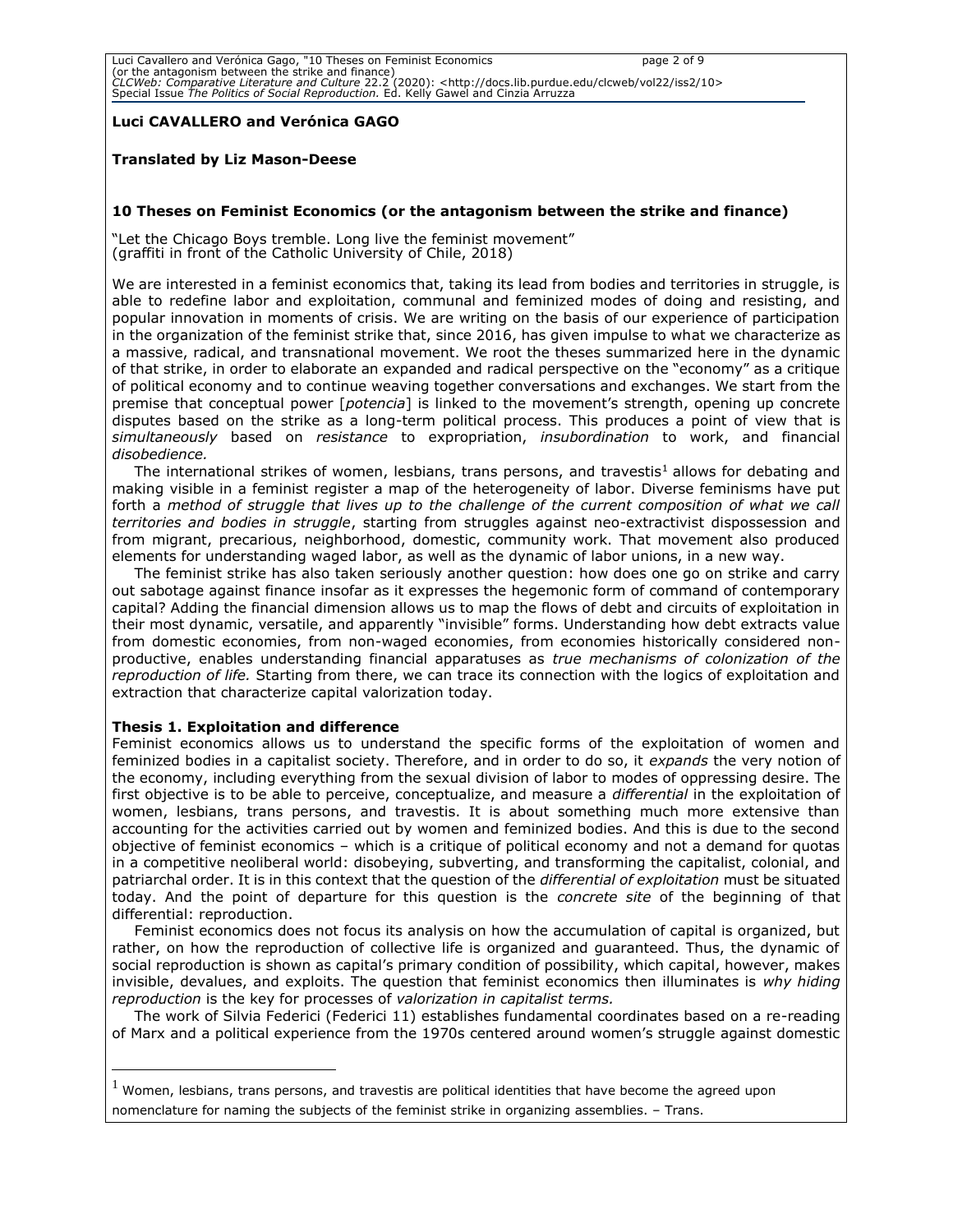| Luci Cavallero and Verónica Gago, "10 Theses on Feminist Economics                                                              | page 3 of 9 |
|---------------------------------------------------------------------------------------------------------------------------------|-------------|
| (or the antagonism between the strike and finance)                                                                              |             |
| CLCWeb: Comparative Literature and Culture 22.2 (2020): <http: 10="" clcweb="" docs.lib.purdue.edu="" iss2="" vol22=""></http:> |             |
| Special Issue The Politics of Social Reproduction, Ed. Kelly Gawel and Cinzia Arruzza                                           |             |

labor, that is, rejecting its obligatory and unwaged character. Also in the 1970s, Angela Davis (Davis 224) debated the universality of the figure of the "housewife:" those women enclosed in their homes only accounted for the status of some women, while universalizing a model of femininity. Black women's experience in the labor market, as Davis describes, continues to be a reflection of the servile character that domestic labor has taken on after women were dispossessed of their characterization as "expert workers" during the colonial era, in an economy that was based in the household but not reduced to it. In Latin America, there are numerous contributions that highlight the colonial character of what is historically associated with a reading of reproduction. To only cite one reference: in *Bircholas. Women's*  Work: Capitalist Exploitation or Colonial Oppression among Aymara Migrants in La Paz and El Alto, the Bolivian sociologist Silvia Rivera Cusicanqui makes key contributions for thinking about the coloniality of the back-and-forth between reproduction and production. We also want to point out that in Latin America, this perspective has a special sensibility for connecting with the economy that exploits the borders between legality and illegality, especially through women's bodies: the *maquiladora* is one of the favored and pioneering scenes of this analysis (Monárrez 30).

These perspectives are once again being brought to the discussion today in a field of debates that has become strategic for the expansion and internationalization of feminist struggles. Raquel Gutiérrez Aguilar (Gutiérrez Aguilar 34) focuses on the reproduction of life through "struggles for the common.' Federica Giardini and Anna Simone (Giardini and Simone 5) conceptualize a "paradigm of reproduction" as that which allows for jointly analyzing "domination and exploitation." Precarias a la Deriva Collective has long been at the forefront of these debates, and now, prolonging these reflections, Cristina Vega and Marta Malo (Vega et al. 32) interrogate the concept of reproduction in relation to global care chains. Cinzia Arruzza, Tithi Bhattacharya, and Nancy Fraser in their Feminist Manifiesto for the 99% argue that it is in struggles taking place in the field of reproduction that the key elements for resisting capitalism in its contemporary form can be found. These are some of the "entryways" into a debate that has diverse genealogies, but that share a concern for political intervention and proximity to social movements. Here we want to discuss some elements that bring the concept of reproduction into tension, starting from questions opened by the feminist strike.

#### **Thesis 2. The crisis as origin: reproduction beyond the domestic**

*We want to propose a concept of reproduction that emerges through the politicization of reproductive tasks which are de-confined from the home because of the crisis. What this means is that these labors are spread out over an expanded social terrain and achieve new social prestige, embodied in feminized forms of leadership that refuse to be recognized in monetary terms or in terms of territorial authority.* 

This leads us to a brief genealogy. In the Argentine crisis that exploded in 2001, it was women who carried out a foundational gesture: when confronted with the devastation caused by unemployment, they took charge of creating spaces for the reproduction of life in, and in collective and communitarian forms. The devastation was especially felt among men, whose numbers as "heads of household" declined; alcoholism and depression were recurring images for many of those suddenly evicted from their jobs. The formation of movements of the unemployed implied, in this sense, two decisive things. <sup>2</sup> On one hand, the *politicization* of reproductive tasks that were extended to the neighborhood, breaking through the barriers of domestic confinement. It was this work of reproduction that was capable of building the infrastructure necessary for the blockades, spatially displacing the picket from the factory gate to the routes of communication. On the other, these movements demonstrated the political nature of these tasks by producing a community value (a production of value based on the spheres of the reproduction of life) capable of organizing resources, experiences, and demands which refused the condemnation of the unemployed to the categorization of "exclusion." With this gesture they challenged, in practice, the reproduction of the home understood as the "private" sphere and inaugurated the territory as a new social factory.

The social reproduction of life appears to resolve and replace, while also critiquing, the plundering of public infrastructure. Today it is popular economies that are building common infrastructure for providing services which are called 'basic' even though they are not: from health care to urbanization, from electricity to education, from security to food.

Markedly different forms of managing and negotiating the decline of the "male breadwinner" emerge between these popular economies, characterized by feminized participation. Feminized leadership in

 $2$  The unemployed workers' movements emerged across Argentina starting in the mid 1990s and became known for their tactic of blockading major roads, highways, and bridges to demand jobs and unemployment benefits – Trans.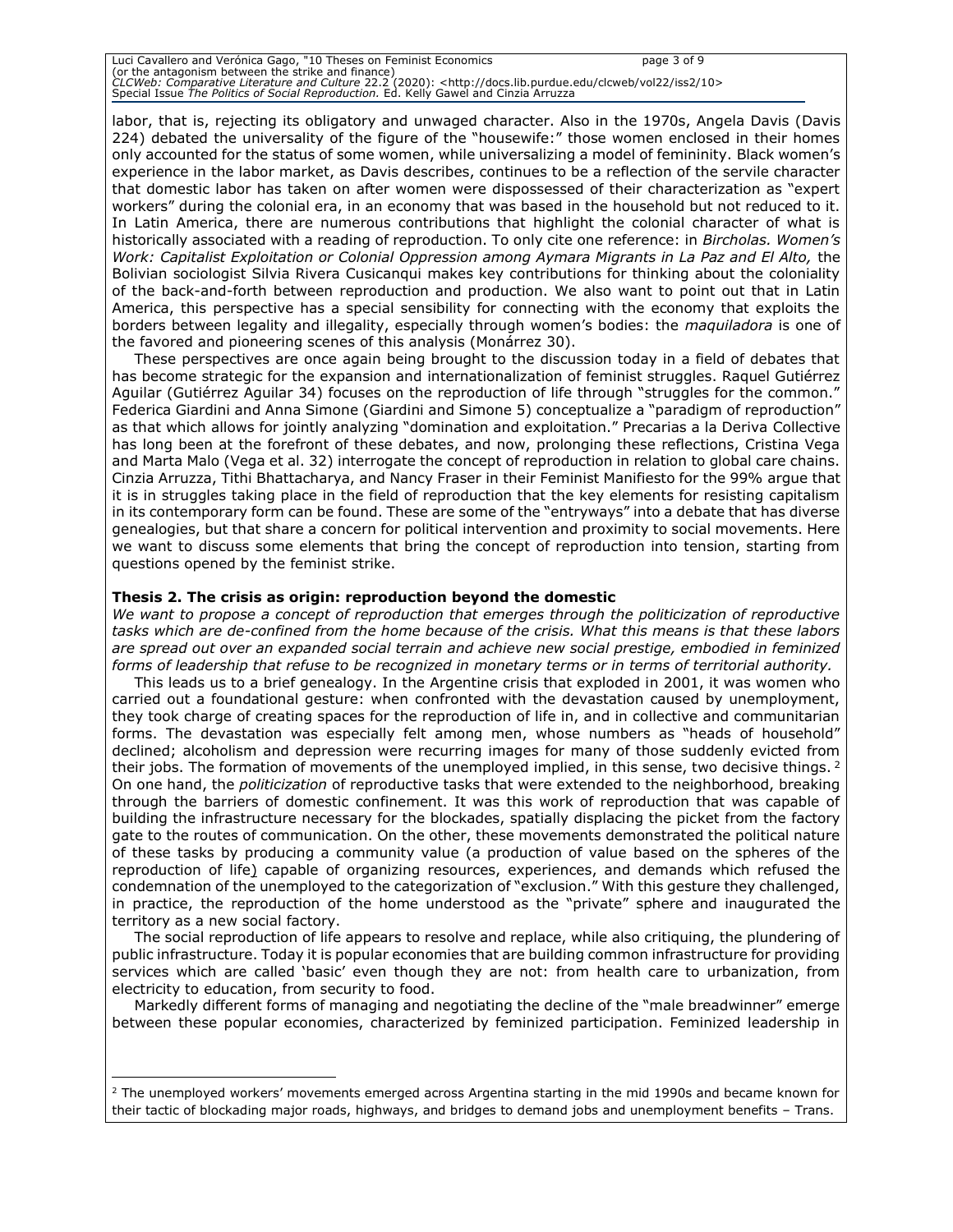| Luci Cavallero and Verónica Gago, "10 Theses on Feminist Economics                                                              | page 4 of 9 |
|---------------------------------------------------------------------------------------------------------------------------------|-------------|
| (or the antagonism between the strike and finance)                                                                              |             |
| CLCWeb: Comparative Literature and Culture 22.2 (2020): <http: 10="" clcweb="" docs.lib.purdue.edu="" iss2="" vol22=""></http:> |             |
| Special Issue The Politics of Social Reproduction. Ed. Kelly Gawel and Cinzia Arruzza                                           |             |

popular economies promotes new sources of "social prestige" concerning this reproductive work, which take on the challenge of making other principles of authority operational in the territories.

# **Thesis 3. From the wage to the subsidy: the crisis of the patriarchy of the wage**

*In this politicization of social reproduction understood as domestic de-confinement, we must point to a fundamental sequence: the passage from the wage to the subsidy.* 

In Argentina, the massification of social benefit packages was carried out as a governmental attempt to "respond" to the crisis, at the same time as their conquest was determined by the force of social movements that were able to negotiate the corresponding work requirement.<sup>3</sup> This does not mean that the wage ceases to exist, but rather that an ever-greater number of people need to obtain prosperity without assuming the wage as their principle income. And it is this reality, which emerged with the crisis, that is "stabilized" with popular economies, systematizing the new passage to proletarian microeconomies (Gago 98). These economies are composed of cartoneros (informal trash pickers) and sewing workers, market vendors and care workers, cooks and community health practitioners, cleaners and small agrarian producers. Their material fabric opens horizons where the popular and the communitarian emerge as political dynamics that exceed the state but do not underestimate its power.

In this sense, popular economies are a privileged lens for viewing the crisis of the patriarchy of the wage. This does not mean the end of the patriarchy, of course, but does entail the decomposition of a specific form of structuring the patriarchy.

The passage from the wage to the subsidy expresses a massive reality after the neoliberal politics of the 90s. The market-oriented reform policies had the effect of the systematic loss of waged jobs and generalized precarization. This accounts for the destructuring of masculine authority that is produced by the loss of the wage as an "objective measure" of men's power within and outside of the home (it being precisely what marks that spatial-temporal border), resulting in the decline of the figure of the male breadwinner. When the patriarchal figure structuring relations of subordination within the family enters into crisis, its attempts to confirm and maintain its relevance leads to forms of violence "without measure," especially within the home. From here is born the intrinsic relationship between so-called "domestic" violence (with the increase in femicides as its most extreme expression) and the restructuring of forms of exploitation (Gago 105).

Today the wage is not guaranteed as a means of reproduction for the majority of people. For this reason, the collapse of the wage forms an objective measure of male authority and sexist violence becomes "excessive," "beyond measure," in the home: masculinities are no longer contained by the value that the wage provides them and therefore they need to affirm their authority in other ways. The crisis of unemployment, precarization, and increasingly harsh conditions of exploitation make it so that domestic violence structures the patriarchal domination that was previously mediated and measured by the wage (even if domestic violence was always a legitimate latent element for "internal" disciplining), as Federici (2018) synthetizes with the concept of "the patriarchy of the wage".

#### **Thesis 4. The feminist strike: practical intersection between popular economies and feminist economics**

*Popular economies as reproductive and productive fabrics express an accumulation of struggles that opened the imagination of the feminist strike. In its linkage to the genealogy of the* piquetes*, the feminist strike in Argentina managed to deploy, problematize, and value a multiplicity of tasks based on a map of labor in a feminist register.* 

With the dynamic organization of the feminist strikes, two processes occur in popular economies. On the one hand, the politicization of reproductive spheres beyond the household functions as a concrete space to analyze the *expansion* of the tasks that the strike *valorizes*. On the other hand, the feminist perspective on these tasks demonstrates the set of patriarchal and colonial mandates that *naturalize*  them and, therefore, that enable logics of exploitation and extraction to act over them. The feminist strike launches a reading based on defying the inscription of reproductive tasks into family terms, challenging the constant moral supplement imposed by social subsidies, it provides an intersection between feminist economics and the popular economy that radicalizes both experiences.

Targeted social assistance also reinforces a hierarchy of merit in relation to women's obligation according to their roles in the patriarchal family: having children, taking care of them, educating them,

<sup>&</sup>lt;sup>3</sup> The first of these programs, the Unemployed Heads of Household program was implemented in 2002 and eventually provided two million families with a minimal guaranteed monthly income in exchange for a 20 hour/week work requirement. – Trans.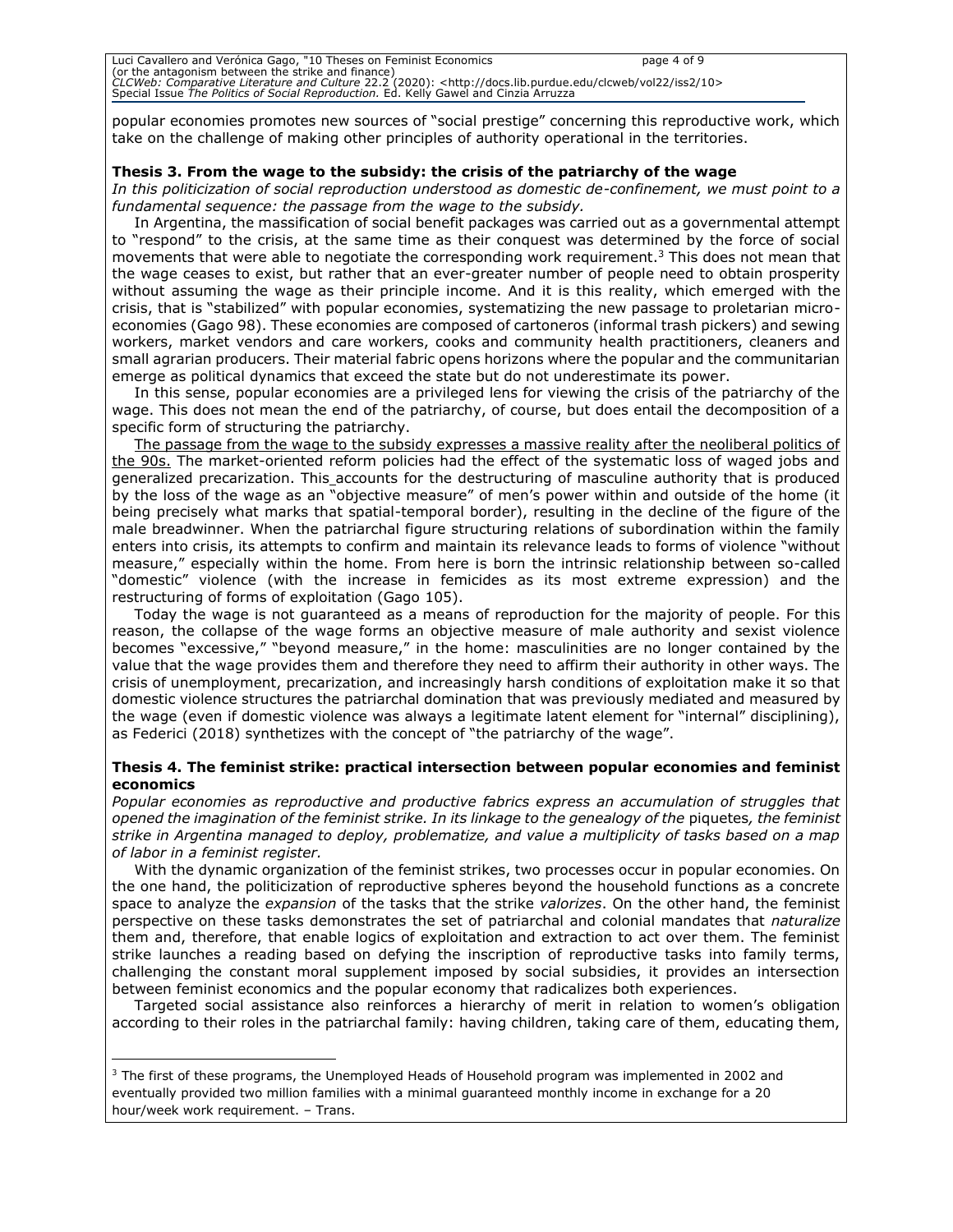vaccinating them. This shows the clear importance of the dynamic that we have been pointing to of the *politicization of reproduction* that makes those tasks spill over outside of the enclosure-form of the heternormative family model.

Thus, through the political process of the strike, feminism takes responsibility for the problem of redefining exploitation and value extraction and, therefore, of redefining the notion of class itself. Feminisms, through the strike, challenge the borders of what is defined as labor and, therefore, the working class, opening it back up to new experiences and demonstrating its historically exclusionary meaning. But it also allows for thinking that there is something beyond the "patriarchy of the wage" and its heteronormative rule. And even more: it broadens feminist experiences, taking them to spaces, generations, and bodies that were not recognized there before.

It does so by demonstrating the heterogeneity of non-recognized tasks that produce value, challenging the hierarchies and division that the wage creates between workers and the unemployed, and by disobeying the invisibilization and moralization of feminized bodies that construct domestic territory beyond the home.

# **Thesis 5. Reproduction in relation to processes of dispossession**

*Social reproduction that spills over onto popular and community territories appears to be correcting and replacing public infrastructure, while also critiquing its dispossession. Today popular economies construct common infrastructure for the provision of services that are called basic although they are not: from health care to urbanization, from electricity to education, from security to food. The feminist strike challenges the way in which conservatives have taken advantage of this displacement of the domestic to the social fabric of the territory.* 

Popular economies as a reproductive and productive fabric connected to the feminist strike question the concrete forms of the precarization of existence on all planes and demonstrate the level of dispossession in urban and suburban territories, which is the reality that drives and enables new forms of exploitation and value extraction. But they also challenge the philanthropic and moralizing attempt to codify those tasks in terms of servility, naturalization, and biology. Thus, on the one hand, they make visible a concrete conflict that emerges over dispossession and foregrounds those women who carry out the community work that produces value. This is the key point for thinking about the "spatiality" of reproduction and its relation to production. On the other hand, they warn of and denounce *moralist capitalizing of this same reproductive crisis.* Here a fundamental element emerges: *the bases of convergence between neoliberalism and conservativism.* Or, in Judith Butler's (mimeo text) words, churches function as the "moral complement and rationality for dispossession."

#### **Thesis 6. Finance colonizes the reproduction of life**

*Today the very act of living "produces" debt. Here an "inverted" image appears of the productivity of our labor power, of our vital power [potencia], and the politicization (valorization) of reproductive tasks. The feminist strike that shouts "we want ourselves alive, free, and without debt!" was able to debate finance in terms of conflict and, therefore, of the self-defense of our autonomy. In this register, it is necessary to make visible the massive indebtedness that landed in feminized popular economies as an everyday "counter-revolution."* 

Finance invades increasingly more non-financial spheres. Various authors have noted the financialization of daily life (Martin 15); the financialization of social rights (Crouch 20), and financialization as a motor of "expulsions" (Sassen 148). We are particularly interested in how finance invades territories of social reproduction, forming part of an "expanded extractivism" (Gago and Mezzadra 5).

In Latin America, what finance reads and attempts to capture is the dynamic of subjects connected to the structuring of new forms of labor, entrepreneurship, and self-management that arise in the popular and impoverished sectors in parallel to their condemnation as surplus populations. Finance lands in subaltern territories and ignores the political categories that speak of the excluded, the marginal, or superfluous populations to categorize and "include" those very people who had been left out of the waged world and the "formal market." Finance recognizes and exploits a non-waged productive fabric, which is highly feminized, in which the forms of contracting are varied and include the informal wage and state subsidies. The relation between inclusion, money, and peripheral neighborhoods promotes a rhetoric that is the opposite of austerity and manages to unify inclusion and exploitation under financial apparatuses, launching a new imaginary of "development."

Today we see how finance has constituted a capillary network capable of, on one the hand, providing private and very expensive financing to resolve problems of everyday life, resulting from austerity and inflation; and, on the other hand, structuring the temporality of an obedience to the future, blaming and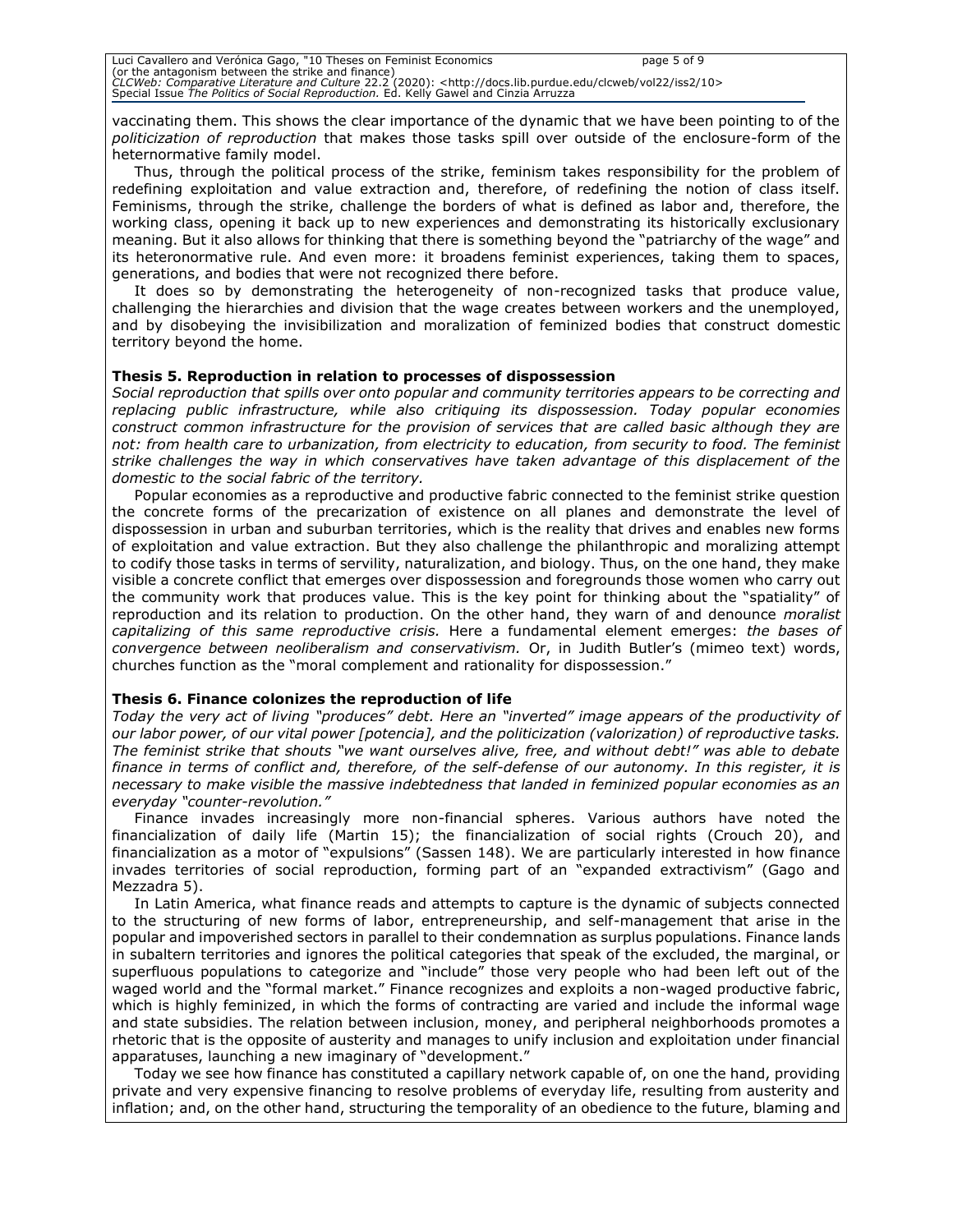individualizing responsibility for the dispossession that has emptied territories of infrastructure (from health care to water, including food provision).

It is not a coincidence that following the strike dynamic, one of the main governmental proposals has been to strengthen women's "financial inclusion" so that we all believe that we can be entrepreneurs if we manage to go into debt (even more!). Here we see how idea of "financial inclusion," especially when targeted toward women who are understood as "natural" entrepreneurs, seeks to cover up and hide "financial exploitation." The "farce" of inclusion through finance means imposing the idea that becoming an entrepreneur of one's self is the ideal that we all aspire to and that the banks support. The entrepreneur is the complementary figure of the victim. These are the two positions proposed as subjectivation by a pink washing neoliberalism. The feminist response is a rejection: we are neither victims nor entrepreneurs.

# **Thesis 7. Against financial extractivism, a feminist reading of debt**

*A feminist reading of debt means taking debt out of the closet. De-confining it, de-privatizing it, and giving it a body, a voice, a territory; and, from there, investigating the modes of disobedience that are being experimented with. Taking debt out of the closet is a political move against guilt, against the abstraction of domination that finance seeks to exercise, and against the morality of the good payers use to create the propaganda of feminized bodies as the favored responsible subjects of financial obedience.* 

The feminist economics that we are interested in approaches finance as a form of war against our autonomy. A feminist reading of debt also involves detecting how debt is linked to different forms of violence against feminized bodies. The structure of mass indebtedness that, at least in our country, has been going on for more than a decade, is what gives us clues for understanding how they attempt to shape the current crisis: as individual responsibility, as an increase in so-called "domestic" violence, as increasing precarization of existence, as an opportunity for neo-extractive intensification. In particular, as we have emphasized, an everyday "counter-revolution" strengthens itself against financial extractivism, as exercised through debt, and directed in particular toward feminized popular economies. Value is extracted from the same plane of social reproduction in which the feminist revolution has unfolded with force, where it exhibits contempt to the bonds of submission and obedience, defying sexist violence and the domestic as a sphere of reclusion (Cavallero and Gago 2019).

Therefore, it is not only about affirming "the factory of the indebted man" that Maurizio Lazzarato (2012) speaks of. It seems decisive to be able to affirm that there is not one subjectivity of indebtedness that could be universalized nor a debtor-creditor relation that could go beyond its concrete situations and in particular those of sexual, gender, racalized, and geographic difference, precisely because debt does not homogenize those differences, but rather exploits them. Feminist economics understands the way in which the apparatus of debt lands in diverse territories, economies, bodies, and conflicts to be a central, not a secondary, feature.

Debt functions by structuring the compulsion to accept any type of job so as to be able to pay off the obligation to the future. In this sense, it drives precarization from "within." Debt initiates the exploitation of creativity at any cost: it does not matter what type of work one does, what matters is paying off the debt. The precarious, informal, and even illegal dynamic of jobs (or forms of income) is revealed to be increasingly discontinuous while debt functions as a stable *continuum* that exploits this multiplicity. This temporal gap also serves a function: debt becomes a mechanism of coercion to accept any working conditions, due to the fact that the financial obligation ends up "commanding" labor in the present. Debt, then, mobilizes a molecular diffusion of that obligation that, although oriented to the future, conditions the here and now, which it imprints with greater speed and violence. Debt functions and spills over into territories as a compulsive mechanism for submission to precarization (conditions, times, and violences of labor), morally reinforced as an economy of obedience.

#### **Thesis 8. The counter-offensive as an economy of obedience: debt and the family**

*The ecclesiastic advance along with the economic counter-offensive consists of recentering the family in reproduction, in supporting obedience in exchange for resources, in the criminalization of feminist networks to confront hunger, and in the fascist reaction in the face of the destructuring of families as a norm and a desire. These counter-offensives seek to unify the debtor morality with the family morality against the feminist force in the territories.* 

There can be no debt without an economy of obedience that sustains it. We want to emphasize that debt is also a differential moralization about the lives and desires of women and feminized bodies. What happens when workers' morality is not produced in the factory and through the disciplinary habits tied to repetitive mechanical work? How does debt function as an apparatus of moralization that replaces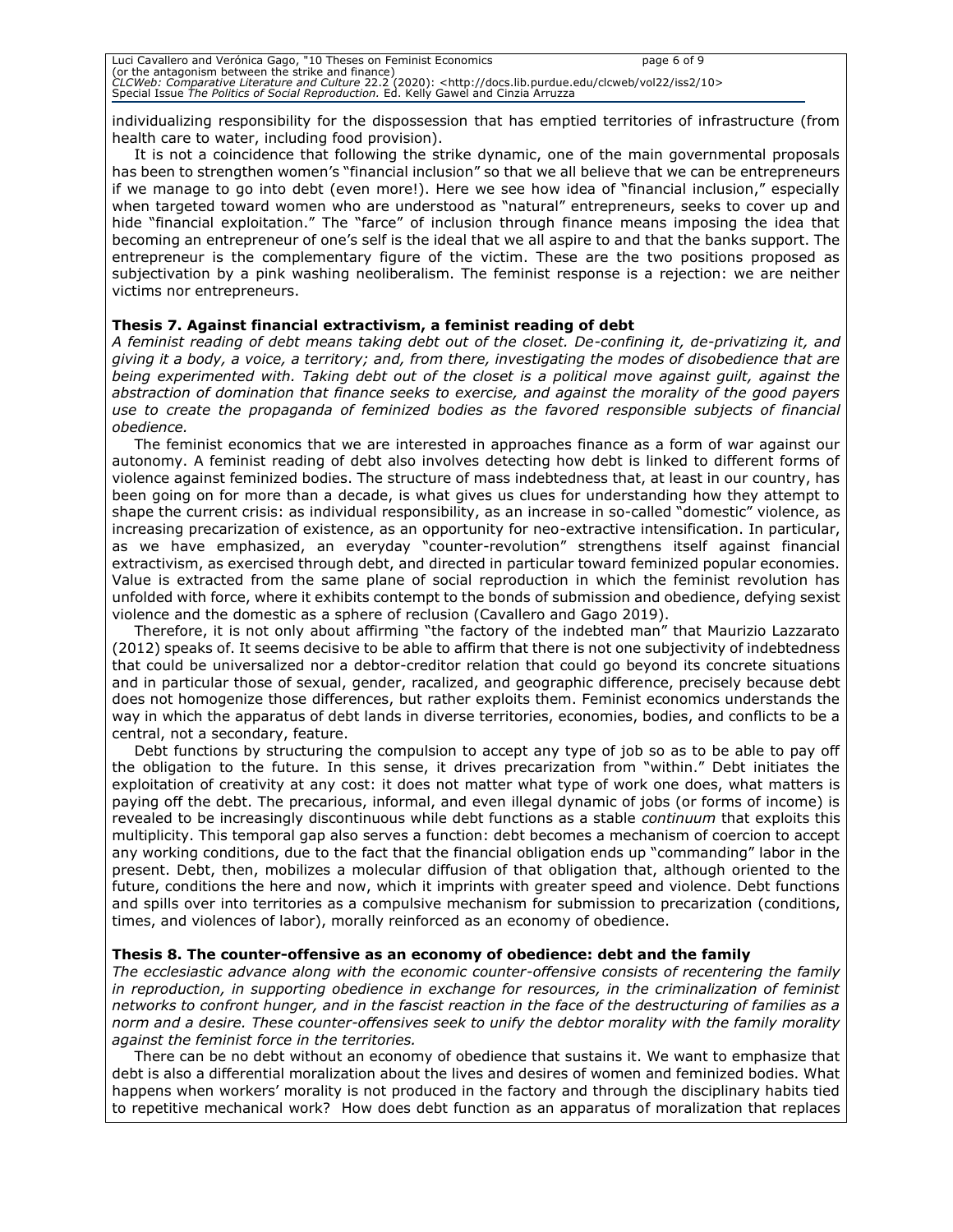factory discipline? How does moralization operate over a flexible, precarious, and, from a certain point of view, undisciplined labor force? What does debt as an economy of obedience have to do with the crisis of the cis-heteropatriarchal family?

Melinda Cooper dismantles the widespread idea that neoliberalism is an amoral or even antinormative regime, showing the affinity between the promotion of the cis-heterosexual family as the basic unit of social life and the reification of the traditional role of women in that structure, with the need for women to take on increasingly more tasks for the reproduction of life in the face of the privatization of public services. We do not think it is a coincidence that they want to impose *financial education in schools at the same time as they reject the implementation of comprehensive sexual education programs,* which translates into budget cuts, their outsourcing to religious NGOs and restriction to a norm of prevention. The crusade #ConMisHijosNoTeMetas (Don't mess with my children, which was carried out in Argentina and several other countries in the region under the combative call of a war against "gender ideology") attempts a remoralization of young people, which they meanwhile seek to complement with an early "financial education." *Families and finance together form a machine as moral apparatuses in reproduction.* The religious counter-offensive targeting the feminist tide is therefore simultaneously an economic counter-offensive. Finance and religion *structure economies of obedience that complement one another.* We read in this scene the body of young people as a battlefield over which the frontiers of capital valorization seek to expand, converting youth into workers who are obedient to precarization, debt, and the nuclear family (even if imploded and violent).

# **Thesis 9. #AllWomenAreWorkers**

*Feminist economics demonstrates that we cannot delegate to capital – through the tool of the wage*  $\cdot$ *the recognition of who counts as workers. That is why, in the feminist strike, we said #AllWomenAreWorkers. Now, this enunciation does not operate as a blanket that covers everything and homogenizes it into an abstract class identity, rather, it functions because it reveals the multiplicity of what is meant by work from a feminist point of view, with all of its hierarchies and all of its struggles.* 

The class dimension, when understood in relation to difference, is not a device for returning to class as the privileged key for comprehending conflict (as a flexibilization of the notion of class itself that ultimately merely ends up placing it in the center again). It is something more radical *because* it emerges from the feminisms of the peripheries: *the question of class can no longer be abstracted from the colonial, racist, and patriarchal dimension without being revealed as a category that conceals hierarchies.* Moreover, in this way, we put another idea of *productivity* into play: being productive is not determined by whether or not we are exploited under the wage form. Rather, there is a different reasoning: the form of exploitation organized by the wage invisibilizes, disciplines, and creates hierarchies between other forms of exploitation.

As Kathi Weeks argues, if in the 1970s, the feminist reading of labor focused on the tasks of reproduction, today this archive serves for thinking in broader terms about a *general feminization of labor* and it gives us clues for a radical imaginary of refusal to its subordination. The feminist perspective that arises from understanding unpaid, poorly paid, unrecognized, hyper-exploited work today produces the most powerful keys for understanding the world of work in general. Therefore, the perspective of feminist economics manages to visualize, based on its singularity, *the totality of forms of exploitation*: because it knows how to connect them, how a differential of exploitation is produced, and how value is produced by the political hierarchies that organize the waged and non-waged world of work.

Furthermore, the perspective of feminist economics is able to produce a general understanding today because it knows how to read, through its historical *partial* position of devalued subjects, how the idea of *normal* work has imploded. Of course that normal work, which was presented as the hegemonic image of waged, masculine, formal employment, persists as an imaginary or even as an ideal. But as it becomes scarce, that ideal can function in a reactionary way: those who obtain that type of employment are limited to perceiving themselves as the privileged in danger, who need to defend themselves against the tide of precarious, unemployed, migrants, and informal workers. Much of current union politics is also forced to act as if it were "defending privileges" and, therefore, in a reactionary register in regard to the situation of a general crisis and the multiplication of labor in particular.

# **Thesis 10. The feminist wage vs. the moralization of subsidies**

*The task of feminist economics is to debate under which forms and in which experiences social reproduction can be developed in non-extractive and non-exploitative terms. With this we go beyond opposing reproduction and production (as if they were antithetical terms that one could move between), to think about reorganizing their relation. In opposition to the neoliberal crisis of social reproduction and*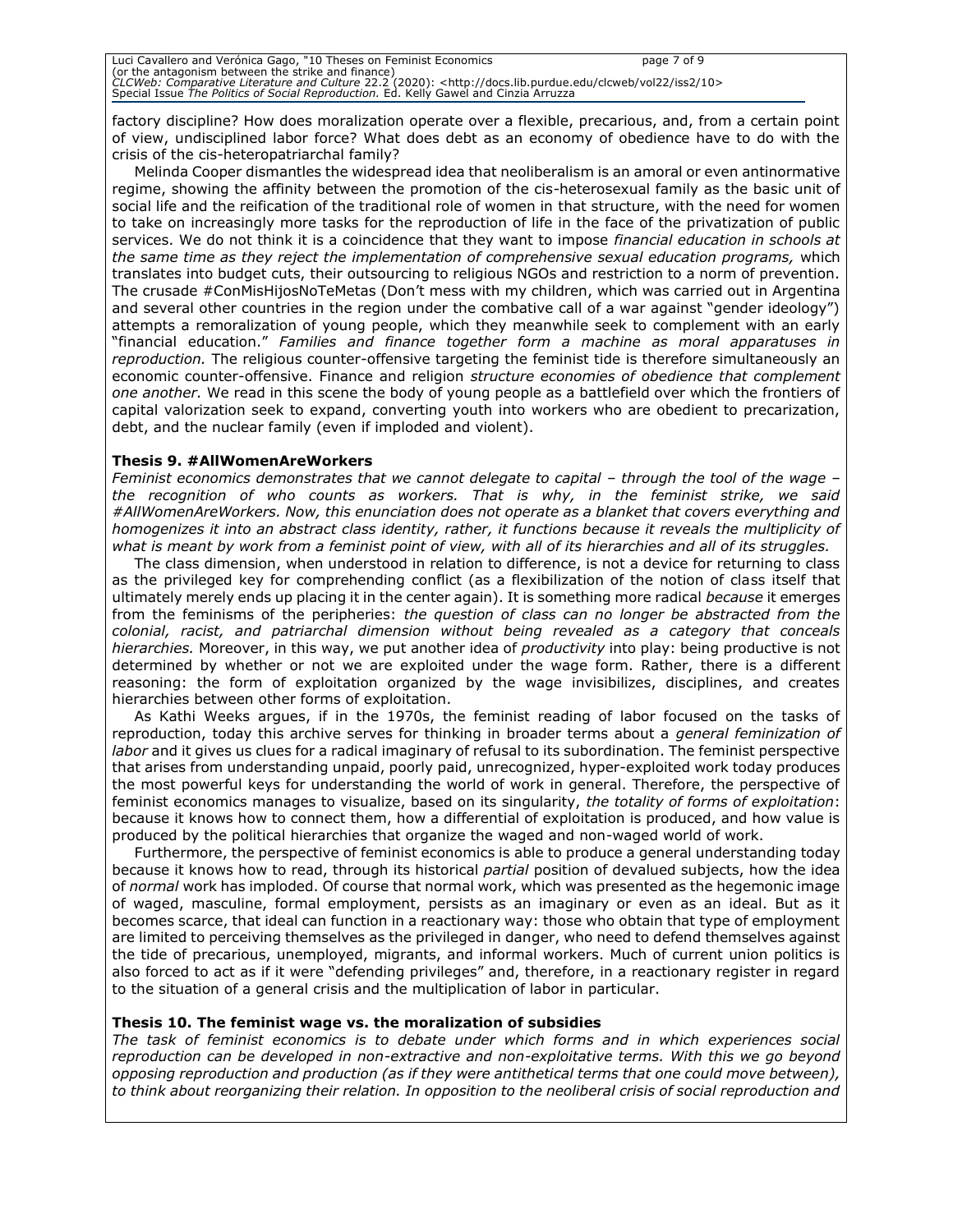| Luci Cavallero and Verónica Gago, "10 Theses on Feminist Economics                                                              | page 8 of 9 |
|---------------------------------------------------------------------------------------------------------------------------------|-------------|
| (or the antagonism between the strike and finance)                                                                              |             |
| CLCWeb: Comparative Literature and Culture 22.2 (2020): <http: 10="" clcweb="" docs.lib.purdue.edu="" iss2="" vol22=""></http:> |             |
| Special Issue <i>The Politics of Social Reproduction</i> . Ed. Kelly Gawel and Cinzia Arruzza                                   |             |

*the paternalistic responses that moralize the life of women and feminized bodies, the feminist movement proposes a strategic debate: the feminist wage that is no longer domestic nor seeks to be universal.* 

Feminism grows within diverse organizations (unions, schools, community experiences, migrant, Indigenous, and Afro collectives, etc.) and therefore it is present in today's most defiant struggles and it is in these struggles that non-fascist diagnoses of the crisis of social reproduction are produced.

There is a fundamental tension within popular economies: the move between the *family* orientation that the state imposes on subsidies (through the work requirement that use the family "obligation" as a reinsurance) and their use as part of an overflowing of the domestic confinement of reproductive tasks that has taken place, largely driven by the crisis and now radicalized by the feminist strike. Today this tension is intensified by the ecclesiastic and economic counter-offensive: churches concentrate the management of resources under the form of "assistance" that, on the one hand, refers to the withdrawal of the state and, on the other, is carried out as a policy in accordance with the state. Furthermore, many of the resources available to the Catholic Church today in our country come from the most recent taking on of external debt from the International Monetary Fund.

During these months in Argentina, women have started taking their pots to the street again (as they did in the roadblocks before and after the crisis of 2001): once again a communitarian know-how emerges, the capacity for collectivizing what one has, and foregrounding the defense of life as a politics of women against mass impoverishment. Taking the pots to the streets is also a way of politicizing the domestic as the feminist movement has long been doing: removing it from enclosure, from confinement, and from solitude, turning the domestic into an open space on the street. That is how the crisis of reproduction is politicized.

The power [potencia] of the *current feminist diagnosis* of the map of labor lies in making a *nonfascist reading* of the end of a certain paradigm of inclusion through waged labor (and its respective "patriarchy of the wage") and deploying other images of what we call labor and other formulas for its common organization, recognition, and remuneration.

This is a key point that is being discussed today in many organizations: the management of public resources under the form of the subsidy or social wage as a tool that the feminist movement is disputing based on its own logic. In other words, rendering visible how it is women, lesbians, trans people, and travestis who are concretely taking responsibility in the territories for a state of emergency in the face of sexist violence and dispossessions. This is work being done by the *promotoras de género*<sup>4</sup> in the territories, as well as networks of care and self-management, those who work in the health clinics and soup kitchens, who carry out self-defense courses and accompany, in a "de-professionalized" but consistent way, those who suffer violence. Fighting for their economic recognition without patriarchal mediations so as to guarantee their autonomy and increase their strength is the key to the feminist wage as a tool against the financial colonization of social reproduction.

Today, it is the feminist movement, more than any other form of leftist politics, that raises disputes precisely about subjectivity: that is, about modes of disobedience, contempt, and the rejection of current forms of violence, intimately connected with exploitation and the extraction of value. Through the process of organizing the international feminist strike we have pushed this point, which is also strategic: visibilizing and connecting the non-recognized dynamics of work, rejecting the hierarchy between the productive and the reproductive, and constructing a shared horizon of struggle that reformulates the very notions of body, conflict, and territory.

#### **References**

Aruzza, Cinzia, Tithi Bhattacharya and Nancy Fraser. *Feminism for the 99%.* Verso, 2018.

Butler, Judith (2019): *Anti-Gender Ideology as new fascism*. Talk presented at the New School of Social Research, New York, February 21.

Cooper, Melinda. *Family Values.* Zone Books, 2017.

Crouch, Colin. "Privatised Keynesianism: An Unacknowledged Policy Regime." *The British Journal of Politics and International Relations*, vol. 11, no. 3, 2009, pp. 382-399. <https://doi.org/10.1111/j.1467-856X.2009.00377.x> Davis, Angela. *Mujeres, raza y clase.* Madrid, Akal, 2005.

Federici, Silvia. *Caliban and the Witch: Women, the Body and Primitive Accumulation.* Autonomedia, 2004. ---. *El patriarcado del salario*. Buenos Aires, Tinta Limón, 2018.

<sup>4</sup> Community health workers with a gender perspective who work on the neighborhood level to accompany people facing issues related to gender-based violence and to carry out educational programming geared toward reducing gendered violence. – Trans.

Cavallero, Lucía and Gago, Verónica. *Una lectura feminista de la deuda*. Buenos Aires, Rosa Luxemburg Foundation, 2019.